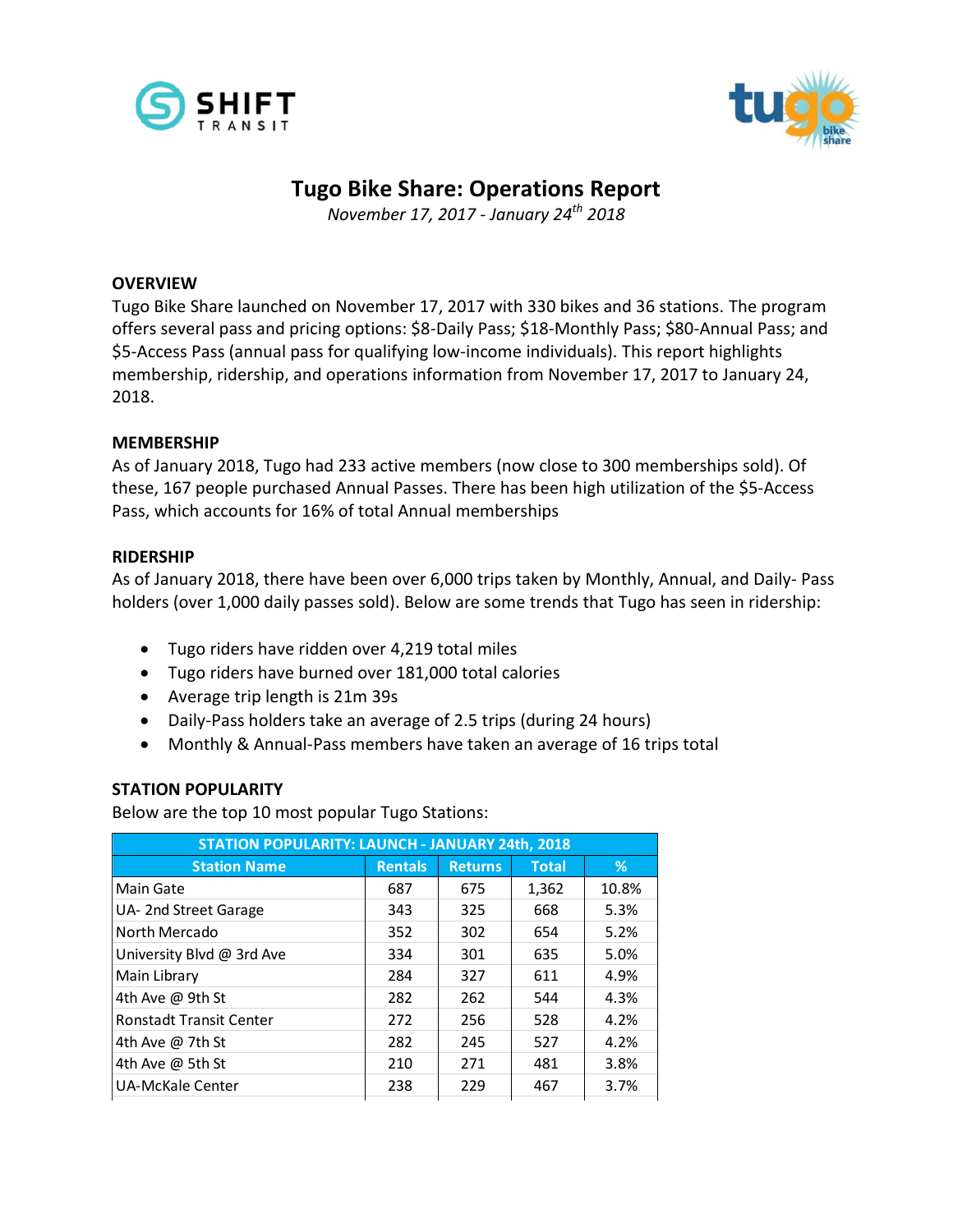



#### **Ridership & Membership Summary:**

|              | <b>Tugo Monthly Ridership &amp; Membership Statistics</b> |               |       |       |                    |        |  |  |
|--------------|-----------------------------------------------------------|---------------|-------|-------|--------------------|--------|--|--|
|              | <b>RIDERSHIP</b>                                          |               |       |       | <b>MEMBERSHIPS</b> |        |  |  |
| Month        | Casual                                                    | <b>Member</b> | Total | Daily | Monthly            | Annual |  |  |
| November     | 673                                                       | 618           | 1,291 | 305   | 24                 | 83     |  |  |
| December     | 1,273                                                     | 1,713         | 2,986 | 434   | 39                 | رر     |  |  |
| January      | 556                                                       | 1,351         | 1,907 | 290   | 53                 | 29     |  |  |
| <b>Total</b> | 2,502                                                     | 3,682         | 6,184 | 1,029 | 116                | 167    |  |  |

|          |                  | Tugo Average Daily Ridership & Membership Statistics <sup>1</sup> |       |       |                    |            |  |  |
|----------|------------------|-------------------------------------------------------------------|-------|-------|--------------------|------------|--|--|
|          | <b>RIDERSHIP</b> |                                                                   |       |       | <b>MEMBERSHIPS</b> |            |  |  |
| Month    | Casual           | Member                                                            | Total | Daily | Monthly            | Annual     |  |  |
| November | 44.9             | 41.2                                                              | 86.1  | 20.3  | L.O                | - -<br>5.5 |  |  |
| December | 41.1             | 55.3                                                              | 96.3  | 14.0  | ر                  | 1.8        |  |  |
| January  | 24.2             | 58.7                                                              | 82.9  | 12.6  | ن . ے              | --         |  |  |
| Total    | 36.3             | 53.4                                                              | 89.6  | 14.9  | .                  | - -<br>4.4 |  |  |

- Over 6,000 trips, 1,000 Daily Passes sold, and approaching 300 Memberships sold
- 233 Active members as of January  $24<sup>th</sup>$ , 2018
- A typical 24-Hour pass user is taking 2.5 trips on average
- Typical monthly or annual member has taken 16 trips on average

#### **Annual Membership Breakdown:**

| <b>Tugo Annual Membership Breakdown</b> |                                                                                            |    |   |  |    |     |  |  |  |
|-----------------------------------------|--------------------------------------------------------------------------------------------|----|---|--|----|-----|--|--|--|
| Date                                    | <b>TOTAL</b><br><b>Senior</b><br><b>Installments</b><br>Founder<br><b>Access</b><br>Annual |    |   |  |    |     |  |  |  |
| November                                | 30                                                                                         | 42 |   |  |    | 83  |  |  |  |
| December                                | 26                                                                                         | 10 | ∸ |  | 12 | 55  |  |  |  |
| January                                 | 14                                                                                         |    |   |  |    | 29  |  |  |  |
| <b>Total</b>                            | 70                                                                                         | 58 |   |  |    | 167 |  |  |  |

| <b>Tugo Annual Membership Breakdown</b>                                              |       |       |      |      |       |     |  |
|--------------------------------------------------------------------------------------|-------|-------|------|------|-------|-----|--|
| Senior<br><b>TOTAL</b><br>Installments<br>Founder<br>Date<br>Annual<br><b>Access</b> |       |       |      |      |       |     |  |
| November                                                                             | 36.1% | 50.6% | 0.0% | 2.4% | 10.8% | 83  |  |
| December                                                                             | 47.3% | 18.2% | 3.6% | 9.1% | 21.8% | 55  |  |
| January                                                                              | 48.3% | 20.7% | 6.9% | 3.4% | 20.7% | 29  |  |
| Total                                                                                | 41.9% | 34.7% | 2.4% | 4.8% | 16.2% | 167 |  |

- High Access Pass utilization accounting for 16.2% of total Annual memberships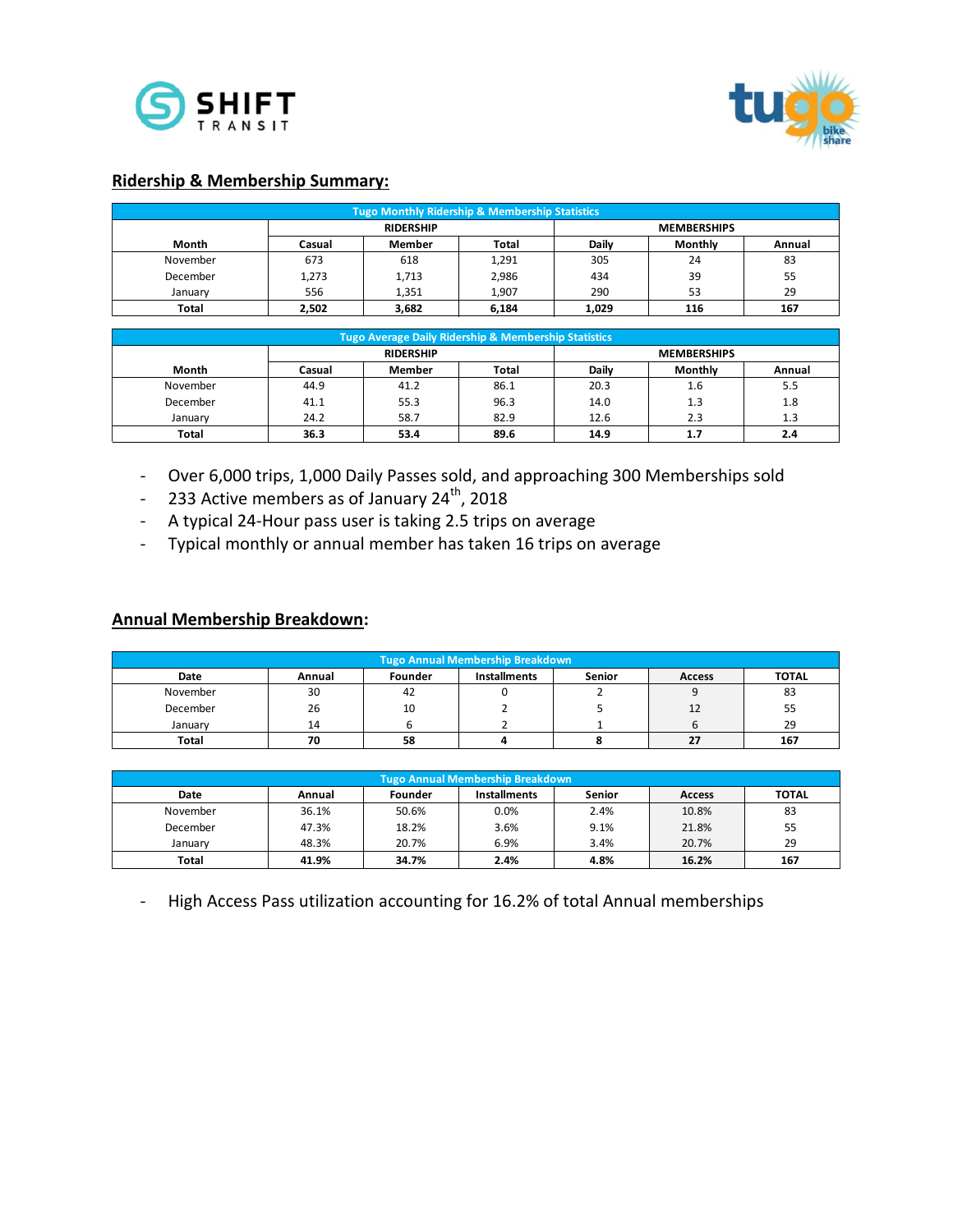



#### **Ridership Breakdown:**

|             | <b>Tugo Ridership</b> |               |       |             |       |        |               |  |
|-------------|-----------------------|---------------|-------|-------------|-------|--------|---------------|--|
| <b>Date</b> | Casual                | <b>Member</b> | Total | Trips / Day | T/B/D | Casual | <b>Member</b> |  |
| November    | 673                   | 618           | 1,291 | 86          | 0.26  | 52.1%  | 47.9%         |  |
| December    | 1,273                 | 1,713         | 2,986 | 96          | 0.29  | 42.6%  | 57.4%         |  |
| January     | 556                   | 1.351         | 1.907 | 83          | 0.25  | 29.2%  | 70.8%         |  |
| Total       | 2,502                 | 3,682         | 6,184 | 90          | 0.27  | 40.5%  | 59.5%         |  |

|              | Tugo Ridership by Day of Week, Weekday vs Weekend |               |              |         |        |        |               |  |  |
|--------------|---------------------------------------------------|---------------|--------------|---------|--------|--------|---------------|--|--|
| Date         | Casual                                            | <b>Member</b> | <b>Total</b> | Average | %      | Casual | <b>Member</b> |  |  |
| Monday       | 220                                               | 425           | 645          | 65      | 10.4%  | 34.1%  | 65.9%         |  |  |
| Tuesday      | 447                                               | 590           | 1.037        | 104     | 16.8%  | 43.1%  | 56.9%         |  |  |
| Wednesday    | 403                                               | 504           | 907          | 101     | 14.7%  | 44.4%  | 55.6%         |  |  |
| Thursday     | 295                                               | 458           | 753          | 75      | 12.2%  | 39.2%  | 60.8%         |  |  |
| Friday       | 260                                               | 552           | 812          | 81      | 13.1%  | 32.0%  | 68.0%         |  |  |
| Saturday     | 394                                               | 577           | 971          | 97      | 15.7%  | 40.6%  | 59.4%         |  |  |
| Sunday       | 483                                               | 576           | 1,059        | 106     | 17.1%  | 45.6%  | 54.4%         |  |  |
| Weekday      | 1,625                                             | 2.529         | 4,154        | 85      | 67.2%  | 39.1%  | 60.9%         |  |  |
| Weekend      | 877                                               | 1,153         | 2,030        | 102     | 32.8%  | 43.2%  | 56.8%         |  |  |
| <b>Total</b> | 2,502                                             | 3,682         | 6,184        | 90      | 100.0% | 40.5%  | 59.5%         |  |  |

- Ridership increasing toward Member trips with 71% in Jan up from 48% in Nov

- Pretty consistent ridership both during the week and weekend

## **Trip Length and Duration:**

|                                                                          | <b>Total Miles and Average Trip Duration</b> |                                 |         |                     |  |  |  |  |
|--------------------------------------------------------------------------|----------------------------------------------|---------------------------------|---------|---------------------|--|--|--|--|
| <b>Miles</b><br><b>Member</b><br><b>Period</b><br>Casual<br><b>Total</b> |                                              |                                 |         |                     |  |  |  |  |
| November                                                                 | 795                                          | 20 <sub>m</sub> 6s              | 28m 18s | 24m 30s             |  |  |  |  |
| December                                                                 | 2,023                                        | 16 <sub>m</sub> 11 <sub>s</sub> | 29m 18s | 21m 43s             |  |  |  |  |
| January                                                                  | 1,400                                        | 14m 35s                         | 32m 23s | 19 <sub>m</sub> 46s |  |  |  |  |
| 4.219<br>29m 32s<br>Total<br>16m 18s<br>21m 39s                          |                                              |                                 |         |                     |  |  |  |  |

#### **Carbon Dioxide Saved and Calories Burned:**

| CO <sub>2</sub> Saved and Calories Burned |                                                           |         |        |         |  |  |  |  |
|-------------------------------------------|-----------------------------------------------------------|---------|--------|---------|--|--|--|--|
| <b>Period</b>                             | CO <sub>2</sub> Saved<br><b>Member</b><br>Casual<br>Total |         |        |         |  |  |  |  |
| November                                  | 533                                                       | 18,331  | 15,864 | 34,195  |  |  |  |  |
| December                                  | 1,356                                                     | 55,112  | 31,882 | 86,994  |  |  |  |  |
| January                                   | 938                                                       | 44,358  | 15,861 | 60,219  |  |  |  |  |
| Total                                     | 2,827                                                     | 117,801 | 63,607 | 181,408 |  |  |  |  |

- Trip Duration steadily declining as users better learn how the system works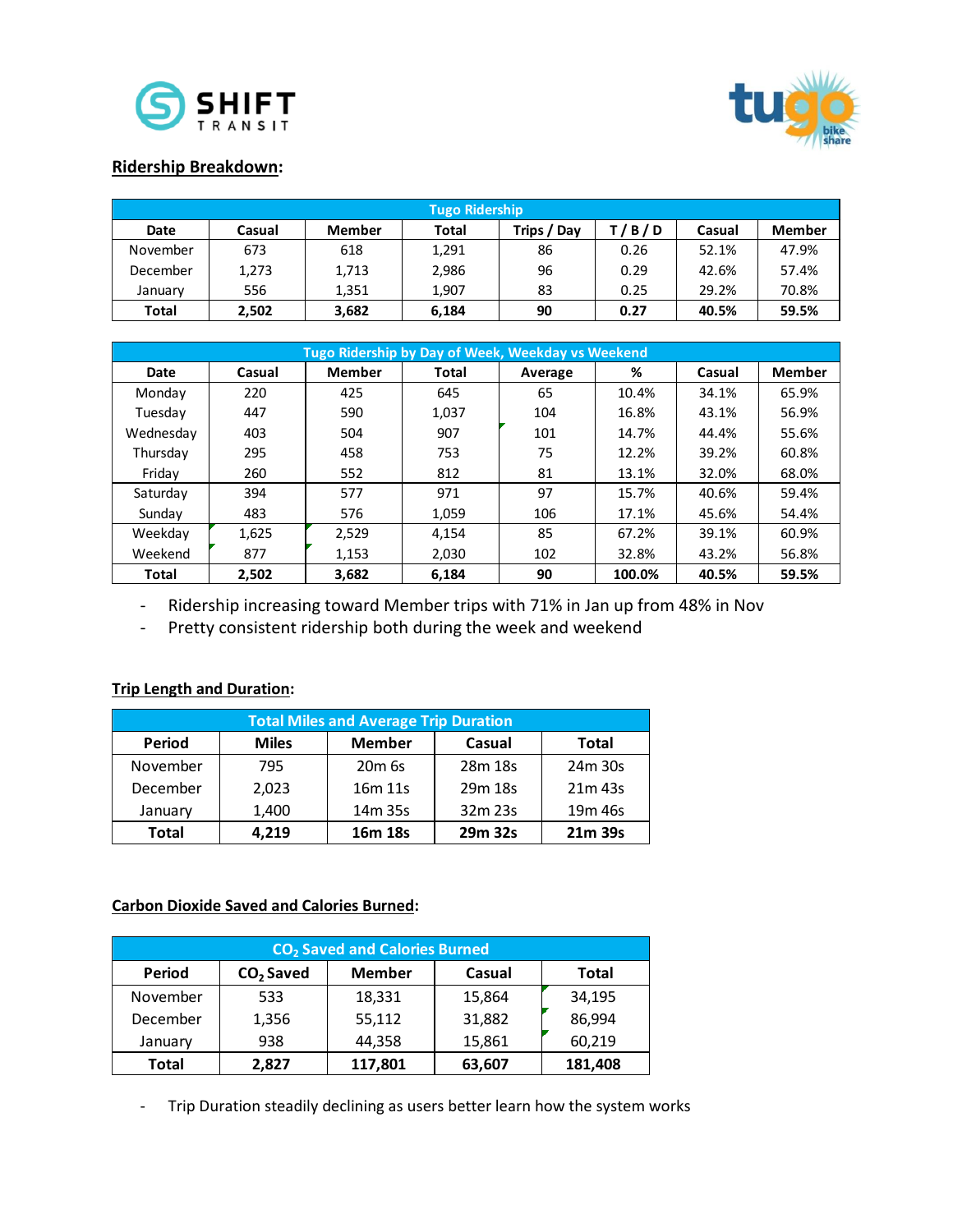



#### **Bicycle Maintenance Operations:**

| Month    | <b>Repairs</b> | <b>Vandalized</b> | <b>In Op Bikes</b> | <b>Missing</b> | <b>Check</b> | <b>Bike / Dock</b> | <b>Rebalanced</b> |
|----------|----------------|-------------------|--------------------|----------------|--------------|--------------------|-------------------|
| November | 13             |                   |                    |                | 330          | 45% - 55%          | 802               |
| December | 35             |                   | 20                 |                | 330          | 45% - 55%          | 1615              |
| January  | 98             |                   | 13                 |                | 274          | 45% - 55%          | 808               |

| 'Period. | Bikes in Field   Warehouse   Need Parts |    | <b>Stations</b> | <b>Docks</b> |
|----------|-----------------------------------------|----|-----------------|--------------|
| Current  | 261                                     | 69 | 36              | 524          |

### **Re-Balancing Operations:**



- 0.04% of time stations were either Full or Empty in December! Unheard of in bike share!
- 8 total instances of a station being Full or Empty for > 1 hour in the entire month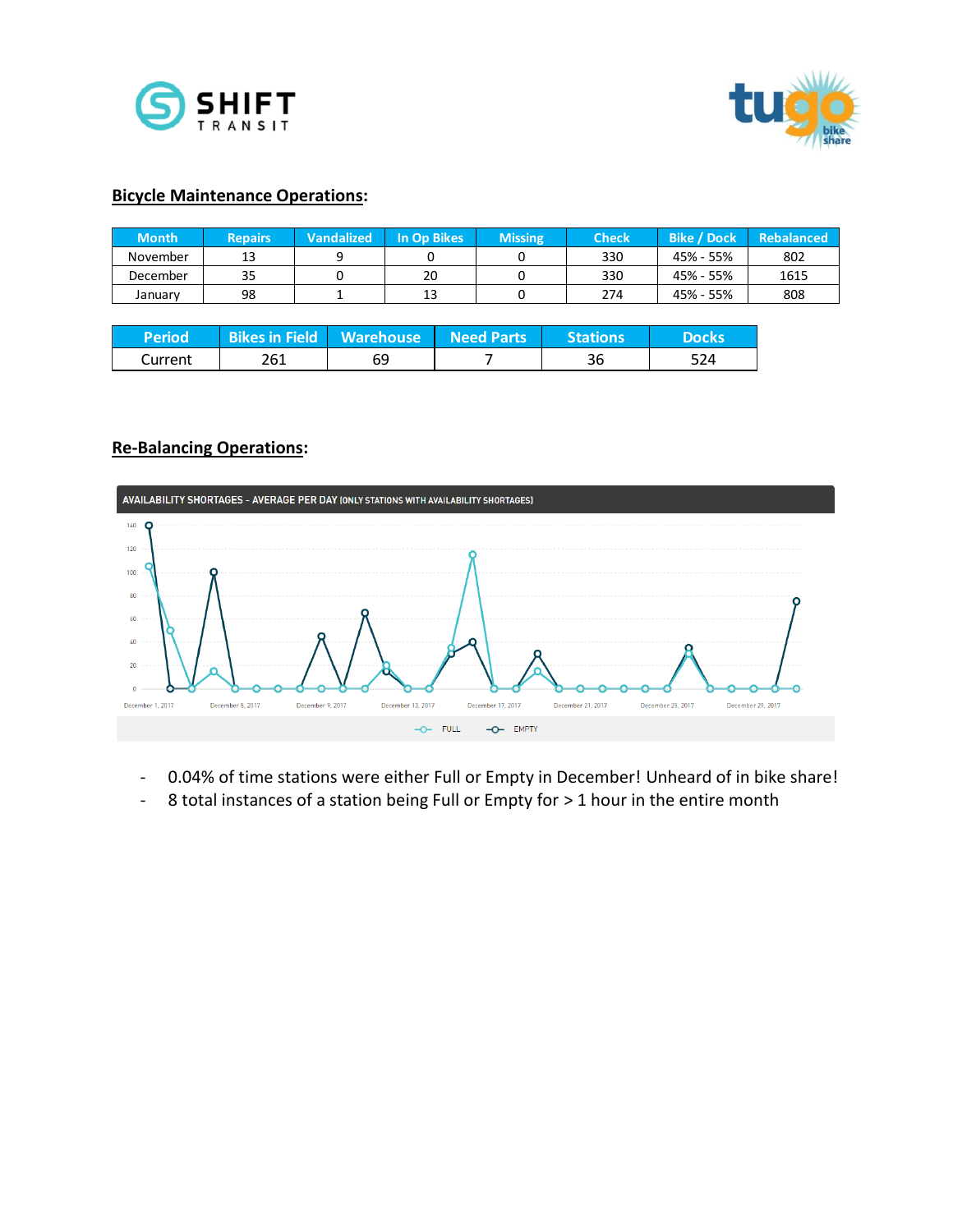



# **Station Popularity:**

| <b>STATION POPULARITY: LAUNCH - JANUARY 24th, 2018</b> |                |                |              |        |
|--------------------------------------------------------|----------------|----------------|--------------|--------|
| <b>Station Name</b>                                    | <b>Rentals</b> | <b>Returns</b> | <b>Total</b> | %      |
| Main Gate                                              | 687            | 675            | 1,362        | 10.8%  |
| UA-2nd Street Garage                                   | 343            | 325            | 668          | 5.3%   |
| North Mercado                                          | 352            | 302            | 654          | 5.2%   |
| University Blvd @ 3rd Ave                              | 334            | 301            | 635          | 5.0%   |
| Main Library                                           | 284            | 327            | 611          | 4.9%   |
| 4th Ave @ 9th St                                       | 282            | 262            | 544          | 4.3%   |
| <b>Ronstadt Transit Center</b>                         | 272            | 256            | 528          | 4.2%   |
| 4th Ave @ 7th St                                       | 282            | 245            | 527          | 4.2%   |
| 4th Ave @ 5th St                                       | 210            | 271            | 481          | 3.8%   |
| <b>UA-McKale Center</b>                                | 238            | 229            | 467          | 3.7%   |
| Armory Park                                            | 224            | 227            | 451          | 3.6%   |
| 6th Ave @ 7th St                                       | 215            | 233            | 448          | 3.6%   |
| <b>Tucson Convention Center</b>                        | 208            | 182            | 390          | 3.1%   |
| Himmel Park                                            | 177            | 170            | 347          | 2.8%   |
| University Blvd @ Stone Ave                            | 159            | 177            | 336          | 2.7%   |
| UA- Warren Ave @ Helen St                              | 173            | 161            | 334          | 2.7%   |
| Tucson Ave @ 6th St                                    | 153            | 161            | 314          | 2.5%   |
| UA- N Olive Underpass                                  | 158            | 146            | 304          | 2.4%   |
| UA-6th St Garage                                       | 155            | 135            | 290          | 2.3%   |
| Congress St @ 5th Ave                                  | 123            | 161            | 284          | 2.3%   |
| Park Ave @ 9th St                                      | 123            | 146            | 269          | 2.1%   |
| Highland Ave @ 6th St                                  | 120            | 139            | 259          | 2.1%   |
| Commerce Park @ the Loop                               | 115            | 133            | 248          | 2.0%   |
| Mountain Ave @ Copper St                               | 106            | 118            | 224          | 1.8%   |
| Santa Rosa                                             | 96             | 92             | 188          | 1.5%   |
| Tumamoc Hill                                           | 101            | 85             | 186          | 1.5%   |
| <b>Five Points</b>                                     | 80             | 102            | 182          | 1.4%   |
| Tyndall Ave & 1st St                                   | 93             | 87             | 180          | 1.4%   |
| Campbell Ave @ Copper St                               | 97             | 83             | 180          | 1.4%   |
| Congress St @ Church Ave                               | 61             | 75             | 136          | 1.1%   |
| Pima Community College-Downtown                        | 63             | 67             | 130          | 1.0%   |
| South Mercado                                          | 53             | 74             | 127          | 1.0%   |
| South Tucson Municipal Complex                         | 45             | 35             | 80           | 0.6%   |
| <b>UA-Drachman Circle</b>                              | 44             | 36             | 80           | 0.6%   |
| Menlo Park                                             | 30             | 41             | 71           | 0.6%   |
| Park Ave @ Lester St                                   | 37             | 34             | 71           | 0.6%   |
| <b>TOTAL</b>                                           | 6,293          | 6,293          | 12,586       | 100.0% |